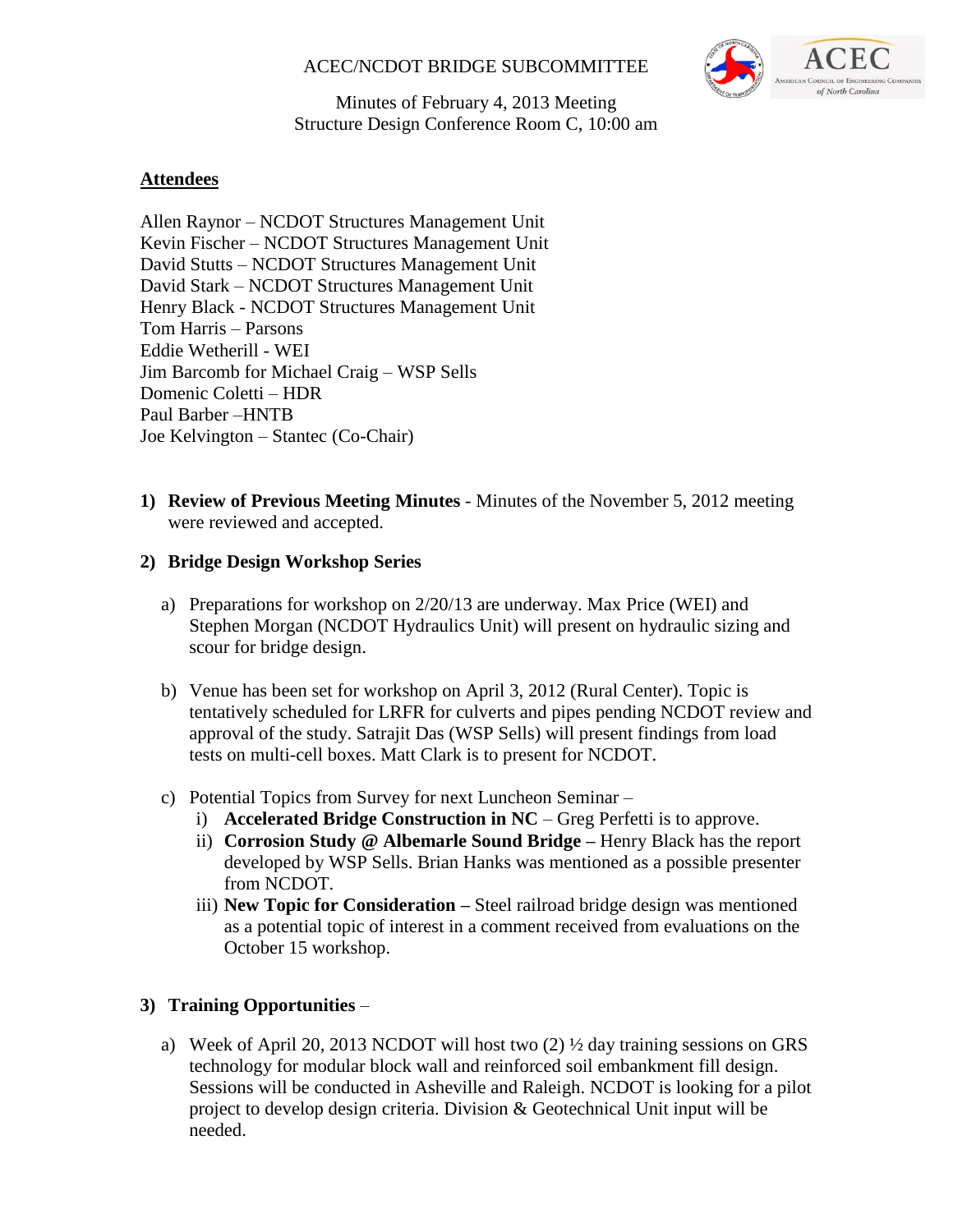# ACEC/NCDOT BRIDGE SUBCOMMITTEE



Minutes of February 4, 2013 Meeting Structure Design Conference Room C, 10:00 am

- b) NCDOT is contemplating a 1 day seminar some time in the fall of 2013 to be conducted jointly with PCI. NCDOT is to meet with Georgia/Carolinas PCI to discuss.
- c) Element Based Inspections: NCDOT in-house training on March 20-21. Training sessions for PEF's is still to be determined.

## **4) Anticipated PEF Advertisements**

NCDOT is still working through the list of projects to be assigned under LSA's. The following list is what is scheduled to go next:

- a) I-914 BA&BB I-85 Rehabilitation in Warren County. Four (4) grade separations (GS) on the BB project and four (4) GS on the BA project.
- b) U-2519CB Fayetteville Outer Loop. Four (4) stream crossings will be assigned. NCDOT has added four (4) additional structures to the project for private firms. These additional four will go out shortly.
- c) R-0623 NC 24 & NC 27 in Montgomery County. Two  $(2)$  SX.

Current Limited Services Agreements with Structures Management Unit will expire this year. NCDOT will be re-advertising for services in late summer 2013.

#### **5) Technical Discussions**

- a) Policy Memorandums are now broken down under the following categories on the Department's web site:
	- i) Design
	- ii) Inspection
	- iii) Maintenance
- b) Policy Memos Latest issued by the Structures Management Unit include:
	- i) 12/6/2012 Coding for condition rating of bridge decks, superstructures, substructures, and culverts has changed. Four inspection items are returning to the traditional numerical ratings. Changes will not affect WIGINS.
	- ii) Element Based Inspections NCDOT has very tentatively set the date to migrate into this program by 9/1/2013. This date is subject to change. Element Based Inspections in NC will differ from National/AASHTO standards. NCDOT is going into more reporting detail. The Department anticipates increased work load with the  $1<sup>st</sup>$  cycles of EBI as more data is to be collected and entered into the system. Data entry for new projects will also be required. Further developments are anticipated.
	- iii) QA/QC requirements for consultants Per recent policy memo, plans will need an additional line in the signature block for the Design Engineer of Record. The Department will accept typed names and dates for the Design Engineer of Record. The name in the block must be legible.